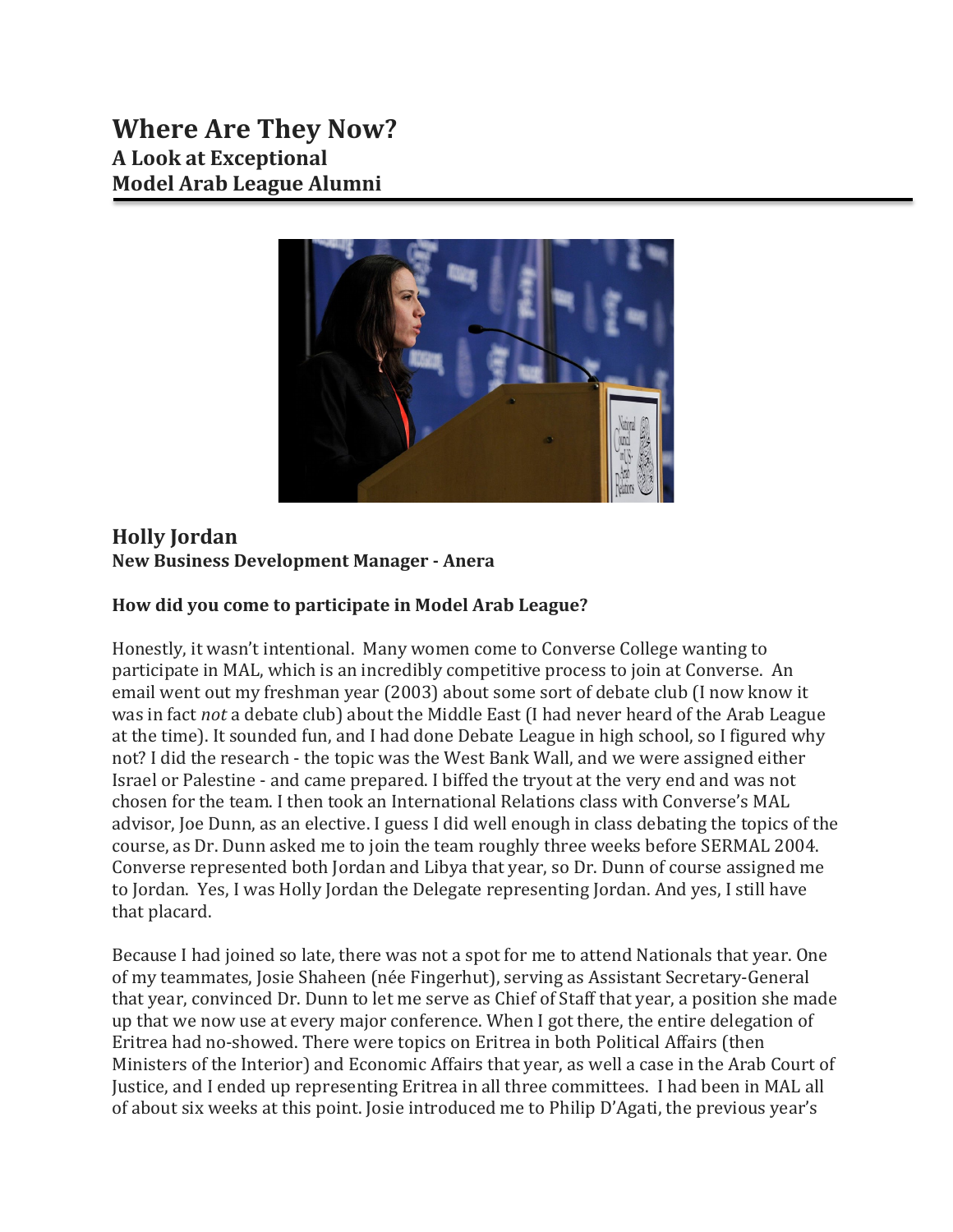Secretary-General with whom 12 years later I would co-author *The Model Arab League Manual*. My knowledge of the region was still so new that when Josie told me I was representing Eritrea, I asked Phil *what* an Eritrea was. Needless to say, he laughed at me, corrected my interrogative to *where*, and gave me a binder of research and a briefing on the three topics I would be debating and presenting. That first semester in the program ended with my study-travel visit to Jordan, bringing to an end a whirlwind six months that I never expected to experience. Those first experiences caused me to change my major and set me on a path of 15 years' service to the program.

## **Could you start with a quick rundown of the path you took after college and how you got to where you are today?**

After leaving Converse College in 2006, I began a Master of Arts in Religion at the University of Georgia, which I completed in August of 2009. That degree was far different than what I had studied at Converse, namely political theory and MENA politics. My Master's focused on Biblical and Hellenistic Judaism. I had always been interested in the unique position of modern Israel in the Middle East, and I suppose I entered that degree with a "how did we get here?" mentality. During this time, both during my degree and in the gap before my PhD, I served as an adjunct professor of religion at UGA, teaching world religions. After a brief stint as a Communications Director at a large, Presbyterian Church, I matriculated into Virginia Tech's interdisciplinary Alliance for Social, Political, Ethical, and Social Thought (ASPECT) PhD program in 2011, earning my degree in 2016. In this degree, I combined my undergraduate studies in politics with my comparative religion background from UGA to study the Arab-Israeli Conflict, focusing on the political and security issues revolving around the evolution of personal status laws under the State of Israel. I was able during this time to teach in the Departments of Religion and Culture, Political Science, and History and gained an appreciation for my areas of interest from a multidisciplinary perspective. I also began a Model Arab League program at Tech in 2012, for which I was awarded the Model Arab League Lifetime Achievement Award. I, along with my students at Virginia Tech, founded the Appalachian Regional Model Arab League (ARMAL), which has continued to be a successful hybrid Model since 2014. At the time, I was the first alum of the program to start a new delegation, and I am now one of five program alumni (myself, Philip D'Agati, Joseph W. Roberts, David Takitaki, and Rob Willingham) to advise college teams.

These experiences led to a three-year appointment as a Visiting Assistant Professor of Religion at Roanoke College beginning in 2014, where I was able to teach in a wonderful, liberal arts environment very similar to my Converse days. In addition to the core, comparative religions courses, I was able to design my own course on the politics and religion of the modern MENA region. I also started a Model Arab League program at Roanoke College in 2016, and Roanoke has continued to be a high-performing college at ARMAL, the Southeast Regional Model Arab League (SERMAL), and the National University Model Arab League (NUMAL). In 2017, my Visiting position ended, and I moved to Washington, DC, with the goal of working in something relating to the Levant Region, where I could use my studies to do development work. At a brief stint writing proposals for a federal contractor focusing in cybersecurity, I found my current career, writing grant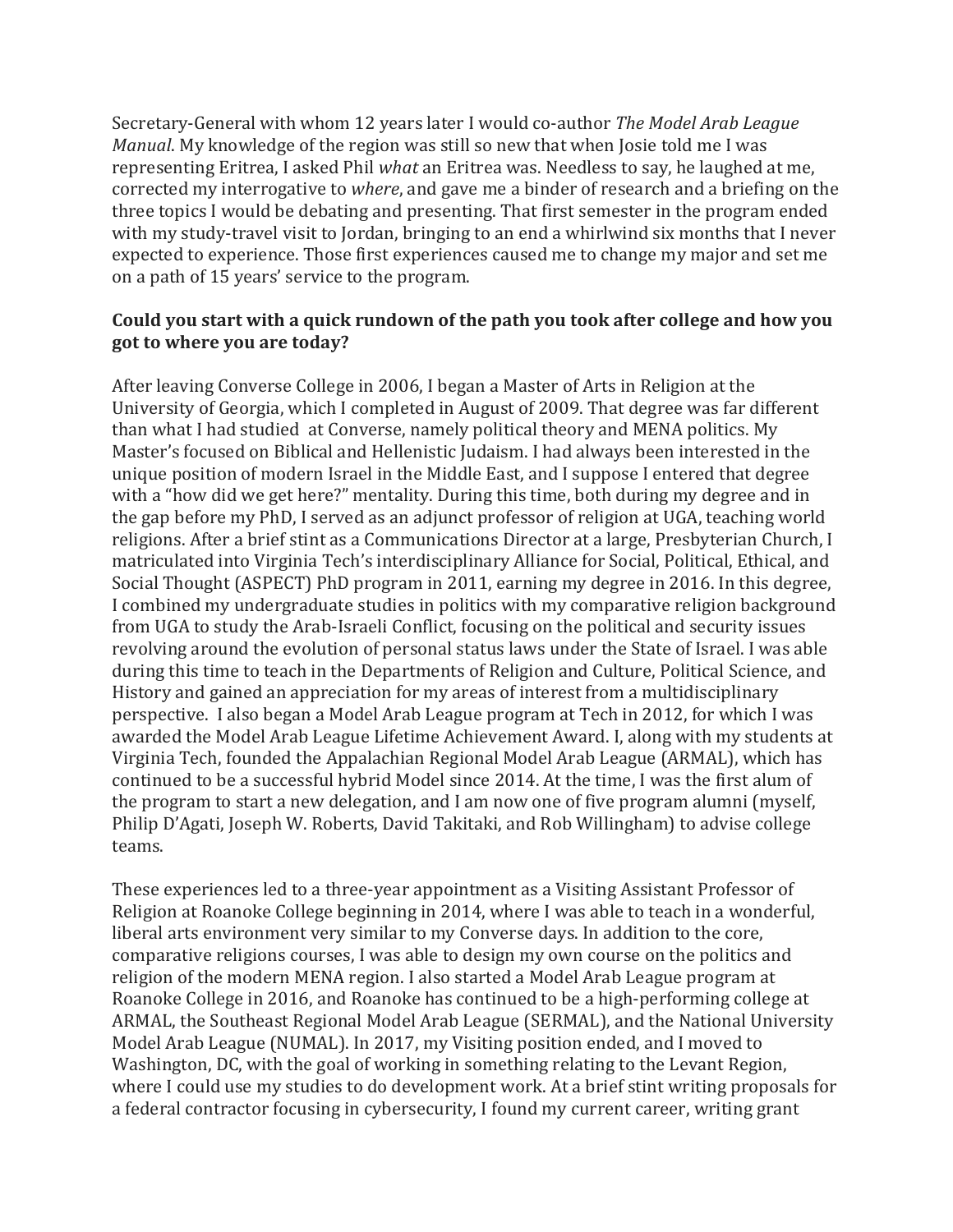applications and managing the New Business Development department within Anera (American Near East Refugee Aid), an international governmental organization serving refugees in the Levant since 1968. Everything in my studies and career has led me to this dream job, where I get to use my research background, subject matter expertise, and love of the Middle East to help secure lasting improvements to the lives of refugees in Palestine, Lebanon, and Jordan.

## **What are some habits that led to your successful education and career?**

Create family wherever you go. I was a navy brat growing up, and my life reset every two to three years until I graduated high school. The same was true in college - 3 years at Converse, 5 years at UGA, 6 years at Virginia Tech and Roanoke College, and now 2 years in DC. All that transience has made me realize that it is the bonds you form with your peers and your community that give you a sense of grounding through life. Find a group of people that bring out the best of you, that you can rely on in times of need, and with whom you can grow in your career and studies. My closest friends are the ones I made through college and graduate school, with whom I would workshop papers, debate my studies, and celebrate with when I achieved even the smallest of victories. Surround yourself with supportive people, and be a good friend to them, and everything else falls into place.

Also, remember that you won't be able to give 100% every day. Sometimes giving it your all means only being able to do 10% of what you know you're able to do--and that is okay! Do your best, but be forgiving of yourself. And apply the lessons you learn to being better the next day.

# **Graduating college can be disorientating for many students, how did you find direction after leaving college life?**

I went to more college! I knew I wanted to be a professor, but I wasn't exactly sure where I wanted to land. My varied degrees show this, because I pretty much just studied what I thought was interesting. Without having a rigid plan in place, I believe I was more open to considering other learning paths and career goals. I had no intention of returning back to my interest in the Arab-Israeli Conflict when I entered my master's. But one elective with the late Dr. Randy Sturman on the anthropology of the Conflict reignited my interest in that area. The term paper for that course eventually became one of the core chapters of my dissertation seven years later. I don't know that this is the best way to go about life postcollege. In fact, I'm sure most parents would be horrified to read this. But, as I always advised my students, spend your time in college figuring out what you're passionate about. I changed my major three times during college and ended up far away from where I started (biochemistry!). If you end up choosing to go to graduate school, do it because it is *the* thing that will make you happy in that moment. If anything else will make you happy, pursue it. School will always be there for you to return to if you choose. But find something that makes you excited to wake up in the morning and pursue that. For some, it will be a career. For others, it will be your life outside of your career. But use your talents for good.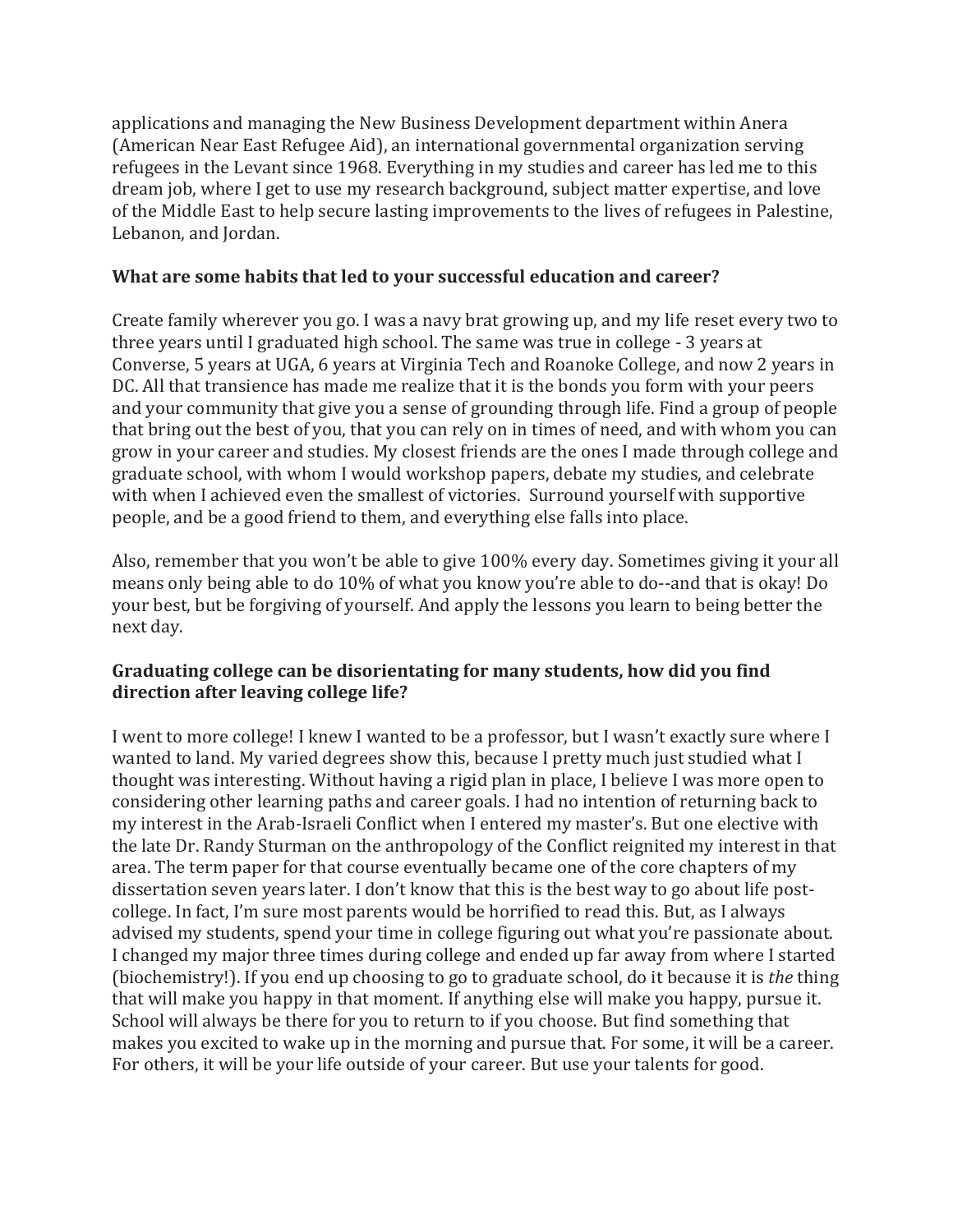#### **With such varied experiences, why did you decide to work for Anera?**

I became aware of Anera through the National Council! On a study-travel visit to Lebanon in 2012, I met Bill Corcoran, then the President and CEO of Anera. He described Anera's work in Lebanon and Palestine, and I was immediately struck by how unique Anera was as a development INGO. All but one of Anera's country staff, who make up the majority of our staff, are from the communities in which they serve. It is truly a bottom-up focused organization that responds to the needs on the ground instead of imposing "solutions" from America without local context. As my career shifted out of academia, I found myself visiting Anera's website to see what they had been doing since I met Bill, and I found a job listing that felt like reading my own CV back to me. I immediately applied for the position and was fortunate enough to be hired by Anera in January 2019. Anera allows me to put my study of political and cultural theory into practice, using everything I've studied since I was 17 to work in a region I've been fascinated by since I was a child. I get to work with amazing people from all of the countries in which we work, and I find myself fulfilled in ways that I never thought I would outside academia.

#### **You attended numerous Model Arab League Conferences since 2004 and won awards on the regional and national level. How many models did you attend and what are some of the memories you have from those conferences? What was your favorite model to attend?**

I actually had to pull up my CV and tally this. I *believe* I have attended 27 models, including NERMAL, SERMAL, NUMAL, CARMAL, NHSMAL, ARMAL, and AHSMAL. I have served as delegate, justice, advocate, assistant chief justice, chief justice, chief of staff, chair, faculty advisor (for three difference colleges including once as a surrogate advisor for Converse College), judge, conference coordinator, and plenary keynote speaker over the last 15 years (and intend to judge at NUMAL again in 2020). In fact, the only positions in MAL I have not held are bailiff, secretary-general, or assistant secretary-general! I won surprisingly few awards during this time as a student - the only award I won during undergraduate was Best Crisis Chair at the 2006 NUMAL and as far as I know am still the only Chief Justice to have won a chairing award. I earned my only debating award during graduate school in the Heads of State committee in 2012. Most of my MAL career as a student was spent in the Arab Court of Justice, which gives me a more unique pedigree than most students. Some of the most fun parts of that experience included researching the docket for court cases each year and researching legal precedent to write into topic guides. Some of the Word templates I designed for the ACJ as National Chief Justice in 2005-2006 are still used to this day!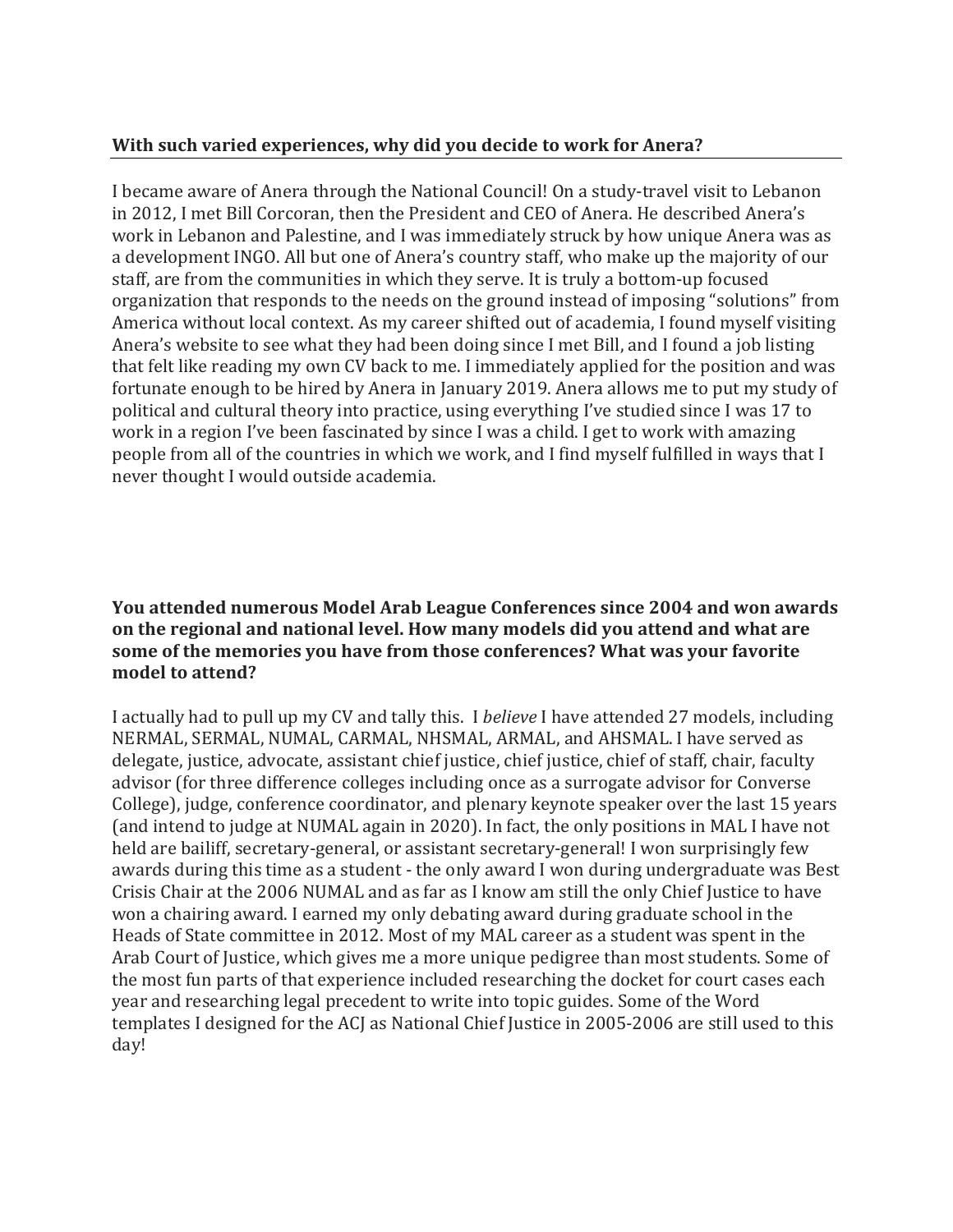SERMAL will always be my favorite conference to attend. It is held at my alma mater (Converse) and is always a mini-reunion of Converse MAL alumnae. Getting to go back to Spartanburg nearly every year since I graduated to do something I love as much as I loved my time there has been a blessing. Each model has its own personality, and NUMAL and NERMAL were some of the most fun experiences I've ever had. I could write an entire book on stories from during committee and after-hours shenanigans, so to list some memories here would take up too many pages. But I can say that because of the close bonds with students and peers from schools such as Georgia State, Kennesaw State, Northeastern, Hollins, Berry, and, of course, Converse College, my entire MAL experience has shaped who I am today.

Along with the conferences, I was fortunate enough through the Council to participate in two study-travel visits. The first was to Jordan in 2004 to study Arabic and Levantine politics at Ahl al-Bayt University in Mafraq. I had never before been out of the country, my entire world changed. I landed in Jordan not even knowing the Arabic alphabet and was absolutely a fish out of water. One of my dearest MAL friends and 2004 Secretary-General, Daniel Quintal, was on that trip with me, and we still talk about the adventures we had traveling through Jordan for six weeks. I also was chosen for the Lebanon Summer Fellowship in 2012 and traveled through Lebanon for 10 days, meeting with political, social, religious, and youth leaders and learning about Lebanese-American relations. Neither of these opportunities would have been possible without being an alumna of MAL.

## **You wrote the book on Model Arab League. What made you decide to do this? Do you have any tips for students who want to be better delegates?**

So the book… the book just fell out of the sky. Matthew Kopel, from Bloomsbury, contacted Philip D'Agati, my colleague, close friend, program alum, and faculty advisor of MAL with a CV in the program even longer than mine, about the possibility of writing a textbook on the subject. Matthew was an alum of the program as well and believed this would be a valuable resource for both current students and schools looking to start a program. Phil reached out to me about co-authoring the textbook, and we made a plan to tackle the project. In a multi-day writing storm at Phil's house over winter break 2014-2015, Phil and I, along with frantic phone calls to several of our students and delegates from our own years (some of whom actually showed up at Phil's house), storyboarded the book, created the outline, and pulled together our (at that time) decade-plus resources on the program. I dragged binders I hadn't opened since college out of bookcases to use as source material, and Phil and I relived so many moments together over those few days. The book came together more quickly than either of us could have imagined, and Manchester University Press (who picked up the contract from Bloomsbury) published it in March 2016. The book is the only textbook for the program to date, and I am so incredibly proud of what Phil and I were able to put together. (Though, as a side note to anyone in graduate school: if you are given the opportunity to write a book that is *not* your dissertation, realize that 1) you *will* get behind on your dissertation and 2) your advisors will not be happy about this…)

As to advice? TALK. Just talk. The first time you speak at a conference can be absolutely terrifying. Just rip off the band-aid. Get on the speaker's list. Raise your placard during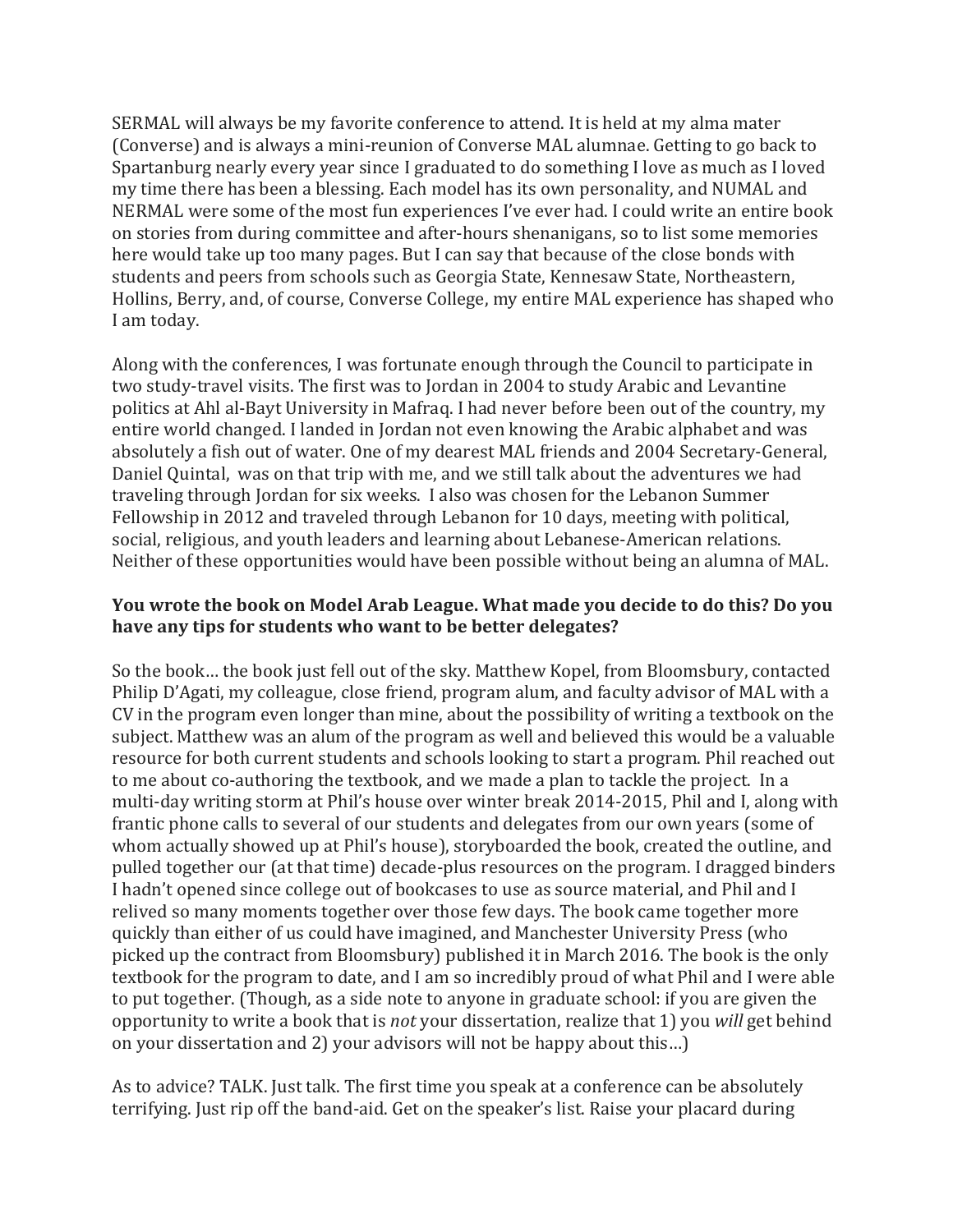moderated debate (longways, not upright so your chair can read it, and not before they're done asking for speakers). If you've done the research and know your country's position, you'll get into the flow. If you're new to parliamentary procedure, you'll pick it up through the help of your peers and chair. Just immerse yourself in it. And know you'll make mistakes and will probably be corrected. Mistakes help us learn. For whatever reason- course credit, passion for the region, your friends guilted you into it--you're there. Make the most of those 2-3 days. Oh, and also, buy our book.

# **How did your experience with Model Arab League help you academically and professionally?**

I joke with the other MAL alumni in my life, of which there are still many, that my new job lets me do Model Arab League, but "for real." Through assisting with program design, coming up with fun acronyms for projects, and working with ministries and local municipalities, I am actively doing the work that MAL prepared us for. Furthermore, I believe I owe much of my academic success to the research and presentation skills I learned in the program. There is nothing like a crisis situation at a Model to teach you how to research quickly, react logically, and come up with solutions to an unexpected problem. Term papers, especially when you put them off like many students, become equally stressful crisis situations. And as much as no former professor wants to hear this, I was able to churn out high quality research and writing in just a few days because of those skills.

## **What was an influential topic or issue that you studied and debated while you were in Model Arab League?**

I entered MAL, at 18 years old, during the first year of the Second Iraq War and the year both the Gaza Disengagement Plan and the expansion of the West Bank Wall was announced. These topics showed up over and over again through 2011. Through the second half of my 20s and all of my 30s, the ongoing Syrian conflict has been at the center of many committee agendas. But ongoing struggles in the region also are discussed over time, and I've been able to see the evolution of country policies on each of them. You can't go a year without a desalination topic, and every few years the status of the Hala'ib Triangle, Western Sahara, or Mayotte crops up in the ACJ. MAL has always been a program grounded in history and responsive to evolution of politics in the region, and both of these factors are what make the program strong.

For instance, Yassir Arafat died the day before NERMAL 2004. We were just in the early days of social media, and so none of us learned of this until we saw the cover of the New York Times while waiting for our flight from Spartanburg, SC to Boston, MA. We were Lebanon that year, so this had clear implications for our policy as well as the policies of many of the attending schools. Under MAL rules, anything in the "real world" that happens before opening ceremonies is true in committee. The intelligence, poise, ability to pivot, and brilliance of my fellow delegates was on full display that weekend, and I remember that conference experience being one of the most dynamic in which I ever participated.